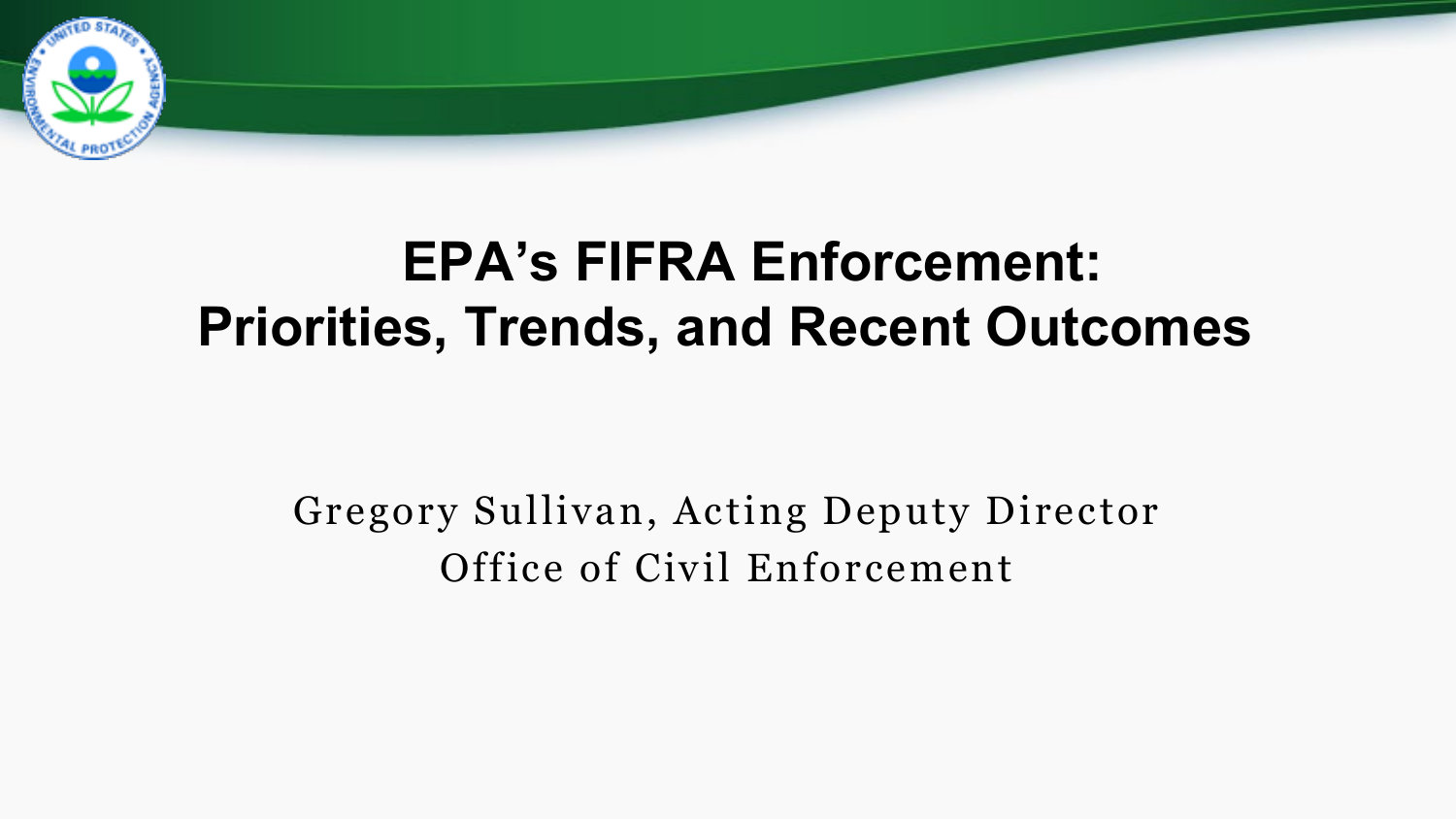

#### **FY 2018-2022 EPA Strategic Plan EPA's Mission**  *Protect Human Health and the Environment*

*Goal 1* – **Core Mission**: Deliver results for clean air, land, and water, and ensure chemical safety.

*Goal 2* – **Cooperative Federalism**: Rebalance power between Washington and the states to create tangible environmental results.

*Goal 3* – **Rule of Law and Process**: Administer the law, as Congress intended, to refocus the Agency on its statutory obligations under the law.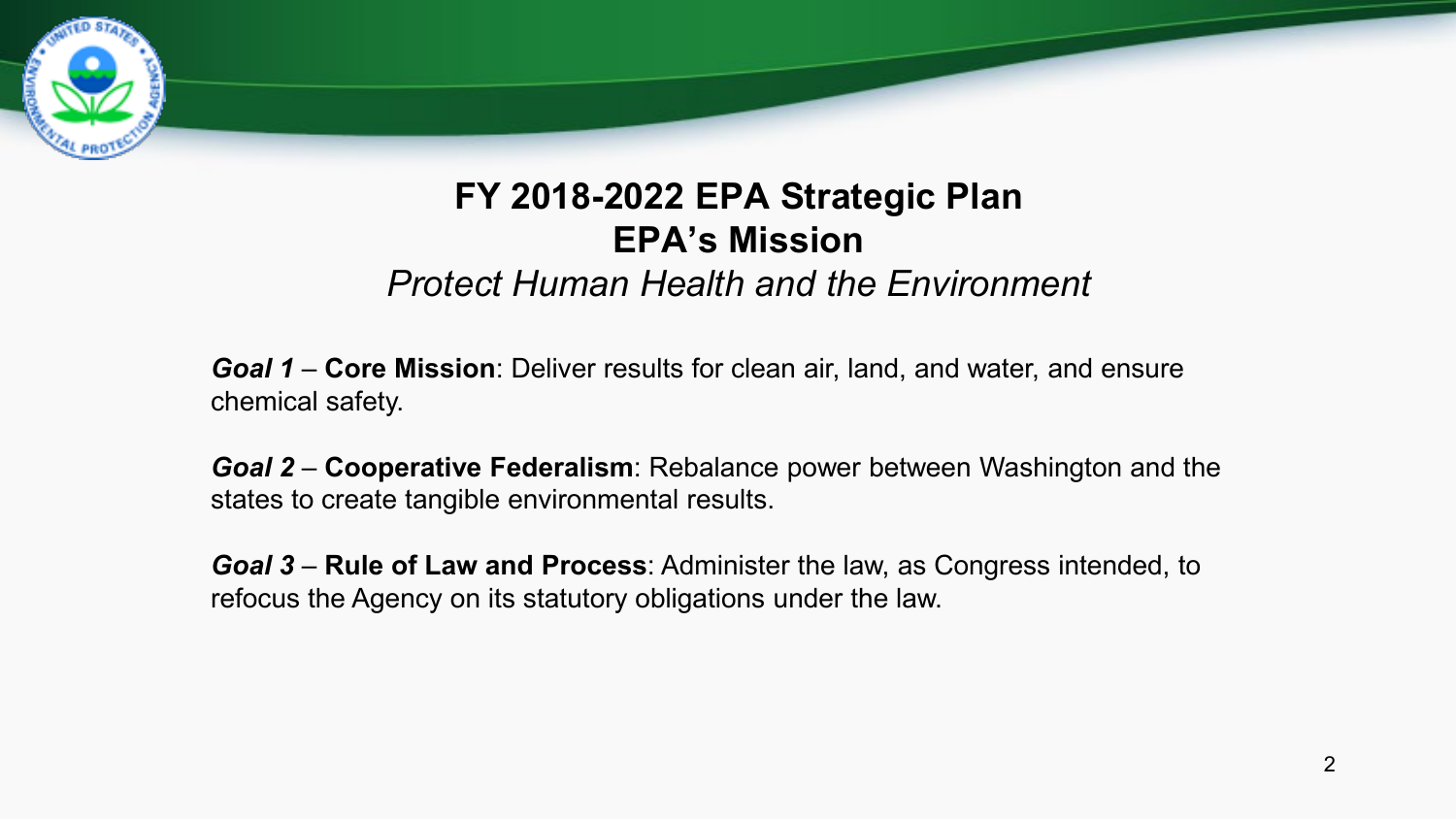### *OECA's Mission*

The Office of Enforcement and Compliance Assurance (OECA) goes after pollution problems that impact American communities through **vigorous civil and criminal enforcement. Our enforcement activities target the most serious water, air and chemical hazards**.

OECA is **building on our relationship with states and tribal partners** to make sure we are delivering on our shared commitment to a clean and healthy environment.

OECA works with EPA regional offices, and in **partnership with state and tribal governments**, and other federal agencies to enforce the nation's environmental laws

Through improved transparency, advanced technologies and community participation, we are **empowering the public to help us assure compliance nationwide**, and to **level the playing field for those entities that follow the law**.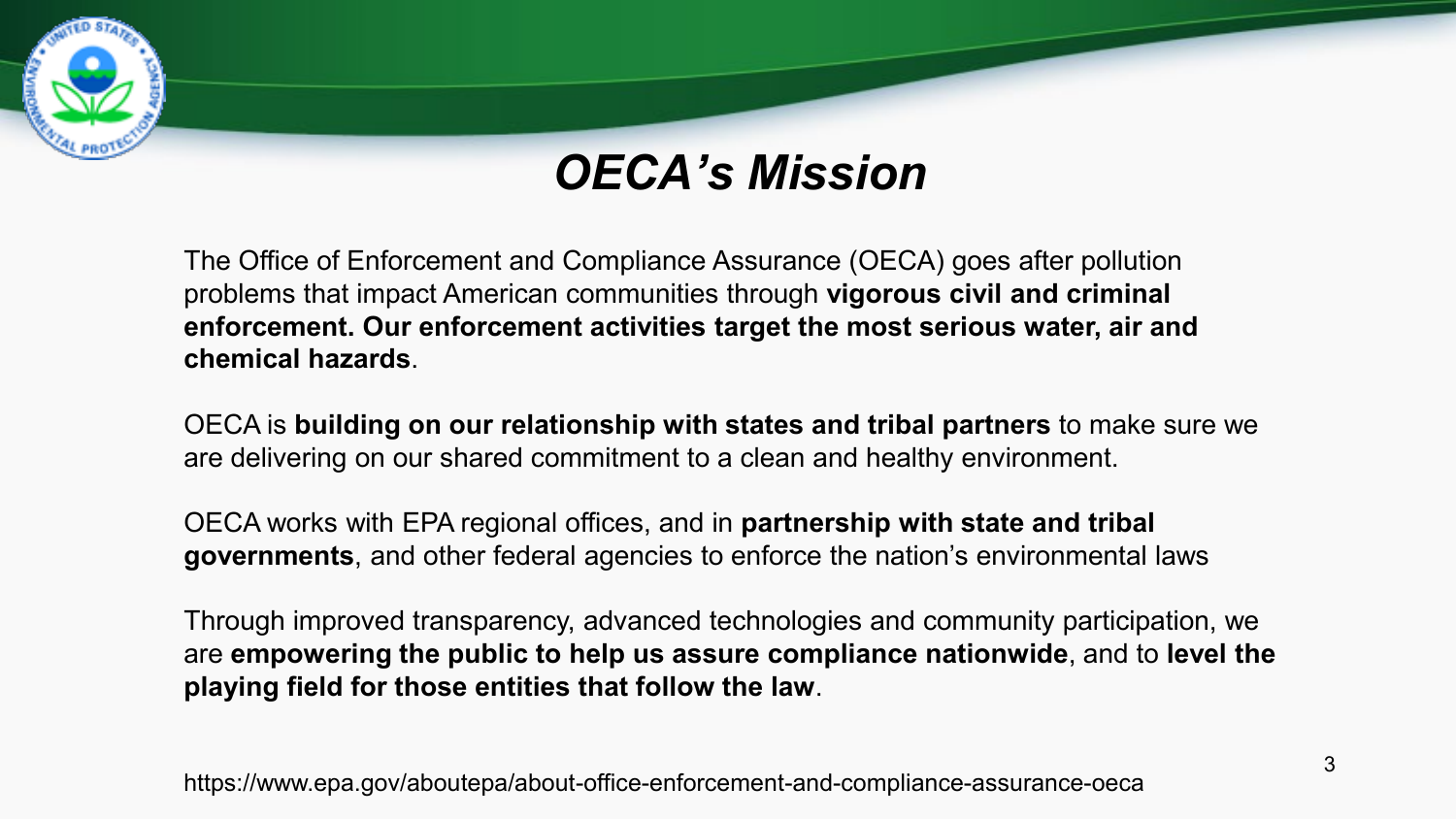## **National Enforcement Program Focus**

### *Addressing the Most Serious Non-Compliance Concerns in Communities*

### **Continue Our** *Priority* **Enforcement Work On***:*

- *Product compliance (Product Integrity)*
- *Addressing noncompliant chemicals before they enter commerce (Border Compliance)*
- *Addressing risks to potentially exposed or susceptible subpopulations (Worker Protection)*
- *E-Commerce*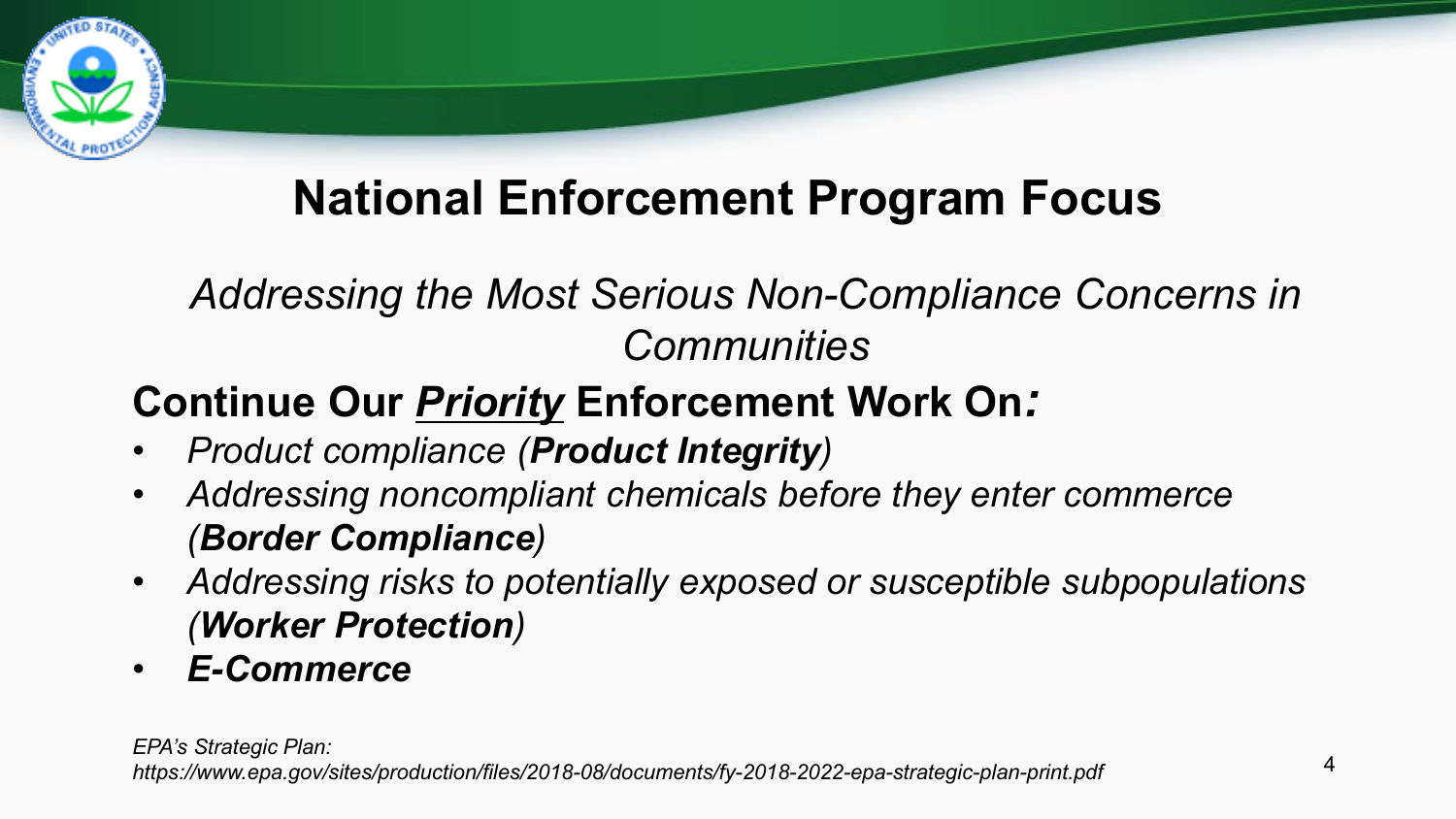

### **2020-2021 National Program Guidance (NPG) Process**  Collaboration and Coordination on National Priority Setting

#### **Early Engagement with States, Tribes, and Territories**

- Summer/Fall 2018 EPA Regions meet with States, Tribes, and Territories and Summarize Input and Process
- November 2018 through Spring 2019 Finalize draft NPG
- **April 1 to May 3, 2019**  External comment period on draft FY2020- 2021 NPMG.
	- State/ECOS/NPM conference calls
	- National teleconference with tribes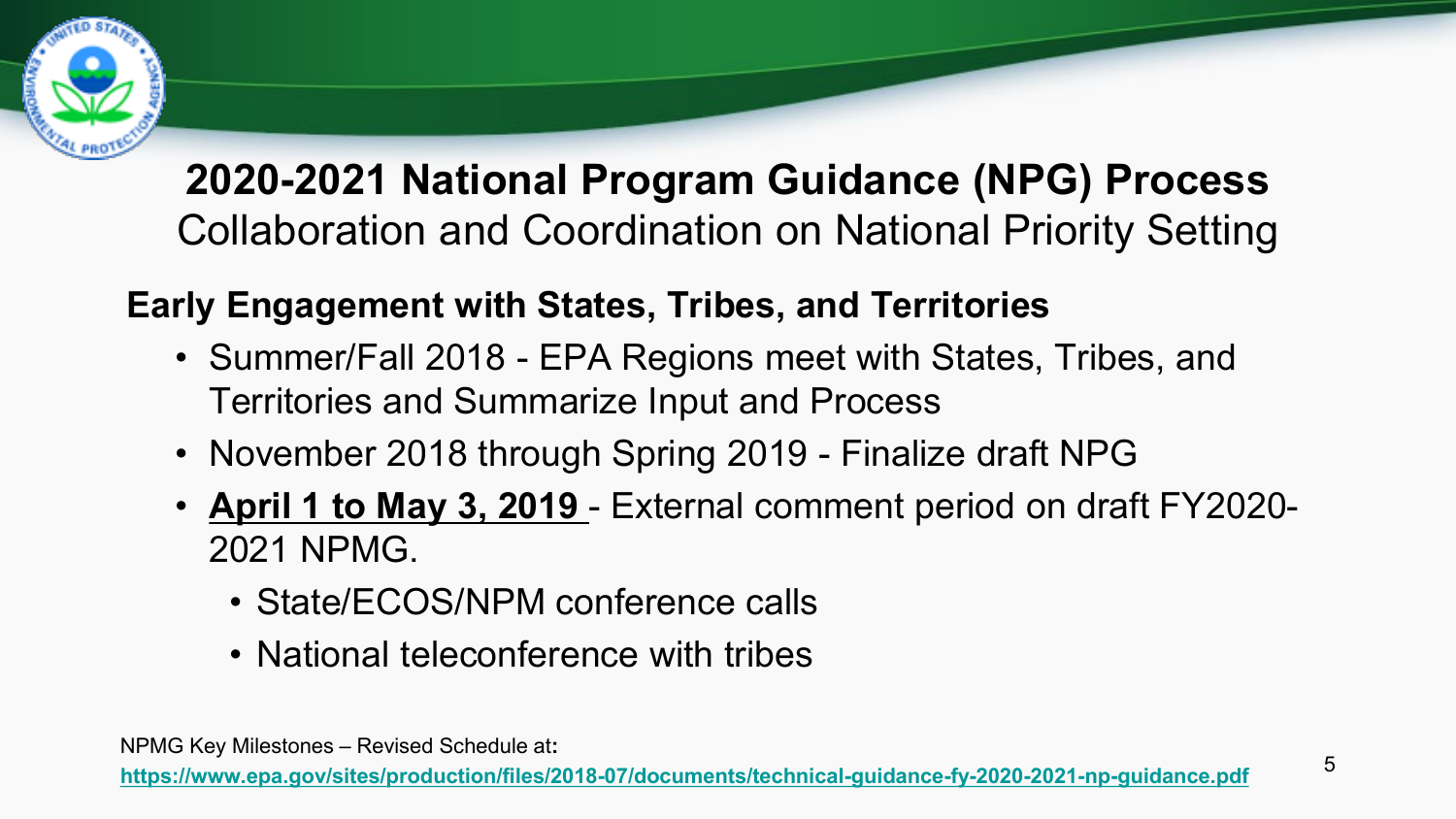# **Collaboration/Coordination**

- Inspections State and Federal Authorities
- Joint investigations
- Referrals (EPA  $\iff$  State)
- Information/Data Sharing
- Laboratory Support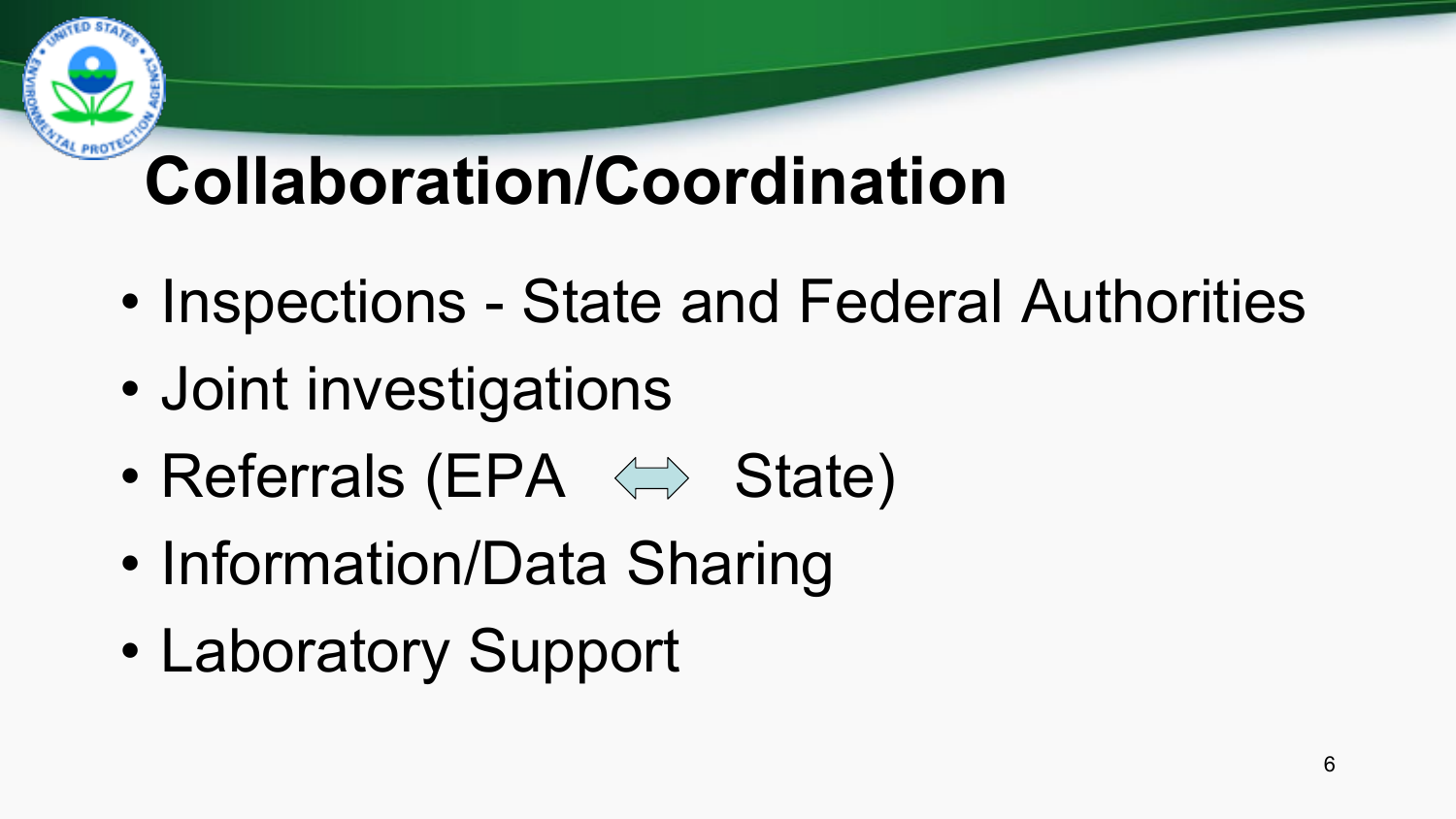

#### **Collective Enforcement Presence Contributions to FIFRA Compliance Monitoring and Enforcement**

- **Puerto Rico Department Of Agriculture**, dozens of methyl bromide investigations resulting in many expedited settlement agreements - Region 2
- **Indiana, Michigan, and Ohio**, Dicamba inspections/investigations, laboratory support, referrals related to unlicensed applicators - Region 5
- **Texas Department of Agriculture**, 568 SSUROs for misbranded pesticide products - Region 6
- Over 500 Dicamba state investigations, 50 Producing Establishment Inspections, annually - Region 7
- **Oregon and Washington**, WPS revisions ahead of EPA's, critical Oregon coordination on bee kills and ponderosa pine damage - Region 10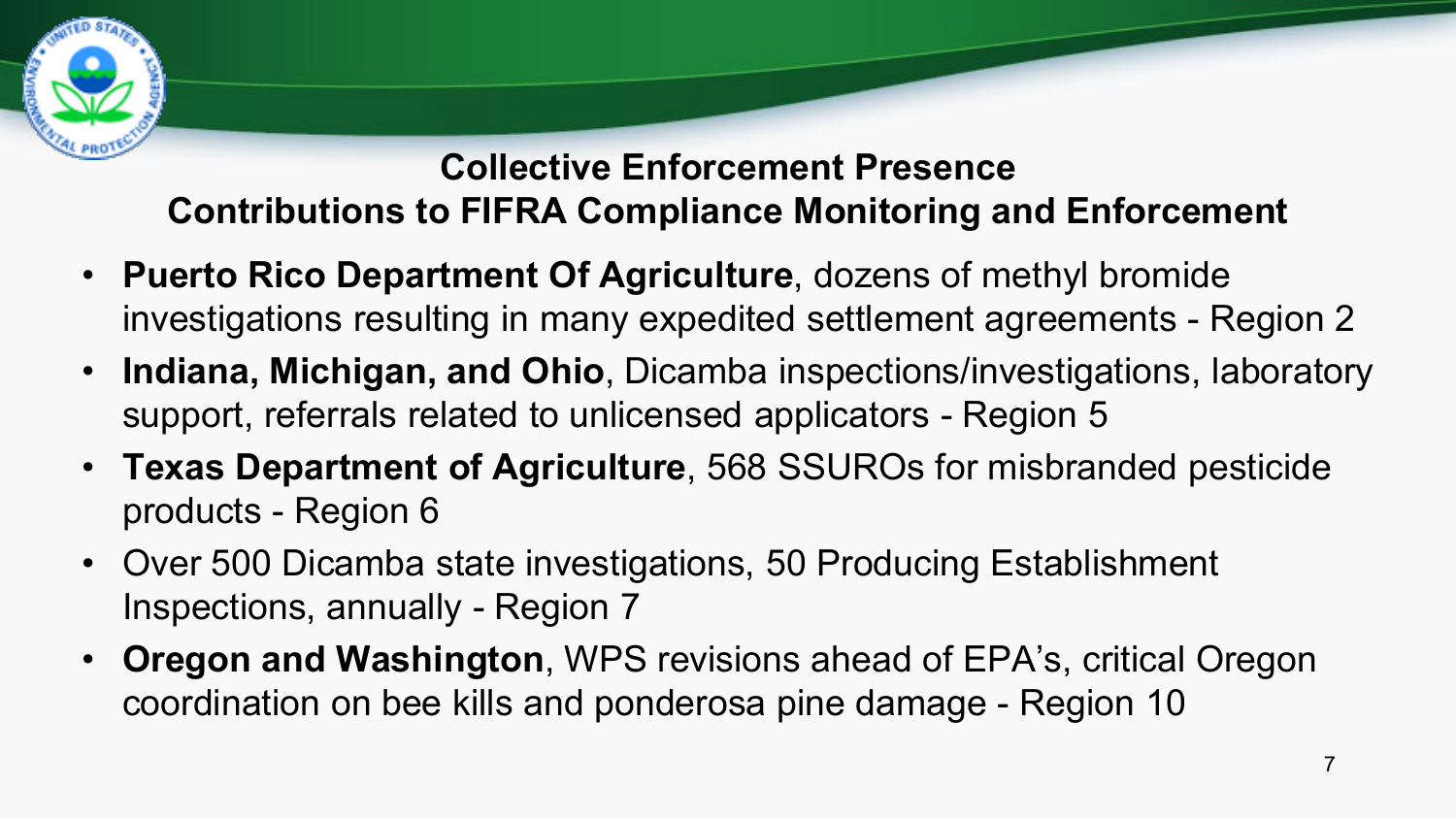

# *Enforcement Trends ….over the last five years*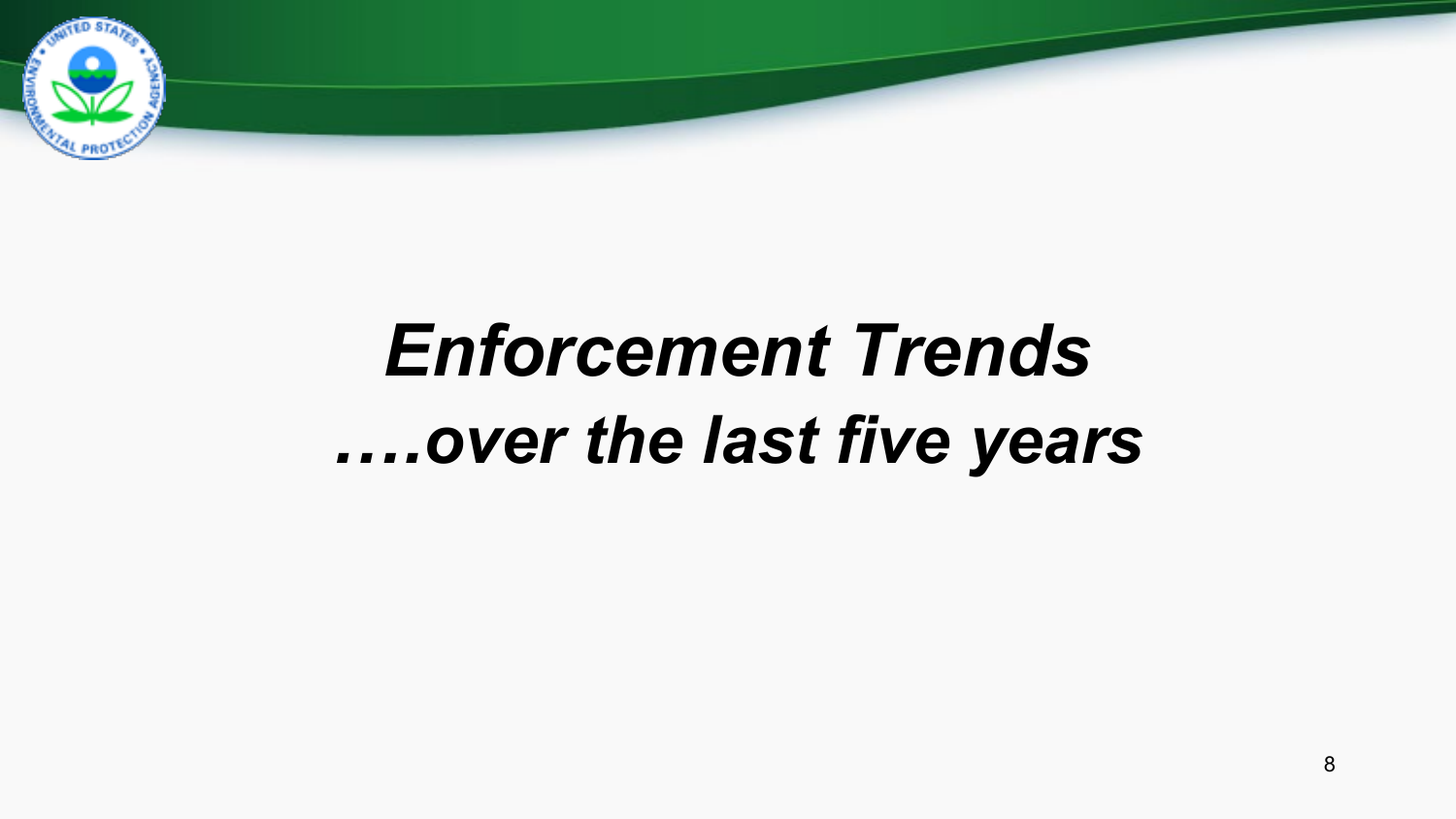

### **FIFRA Enforcement Trends**

| <b>Results</b>                                                                          | 2018                                       | 2017                                            | 2016                     | 2015                                       | 2014                                       |
|-----------------------------------------------------------------------------------------|--------------------------------------------|-------------------------------------------------|--------------------------|--------------------------------------------|--------------------------------------------|
| Enforcement<br><b>Actions</b>                                                           | 132 FAPOs*<br>24 ACOs***<br><b>156 EDs</b> | 156 FAPOs*<br>24 ACOs***<br>291 ED <sub>s</sub> | 107 FAPOs*<br>469 ACOs** | 164 FAPOs<br>95 ACO <sub>s</sub><br>4 NODs | 145 FAPOs<br>99 ACO <sub>s</sub><br>2 NODs |
| <b>Penalties</b>                                                                        | \$9,250,053                                | \$2,340,808                                     | \$2,978,966              | \$3,581,448                                | \$9,207,235                                |
| Environmental<br><b>Benefits</b><br>(Pounds of non-<br>compliant products<br>addressed) | 90,345,612 lbs                             | 13,318,63 lbs                                   | 21,461,109 lbs           | 21,086,734<br>Ibs                          | 49,575,302 lbs                             |

**\*FAPOs include CAFOs and Expedited Settlement Agreements (ESAs)** 

**\*\*2014 through 2016 ACOs represents the number of SSUROs and Entry Denials issued**

**\*\*\*2017 and 2018 ACOs represent SSUROs issued only. Entry Denials are tracked separately than previous years.**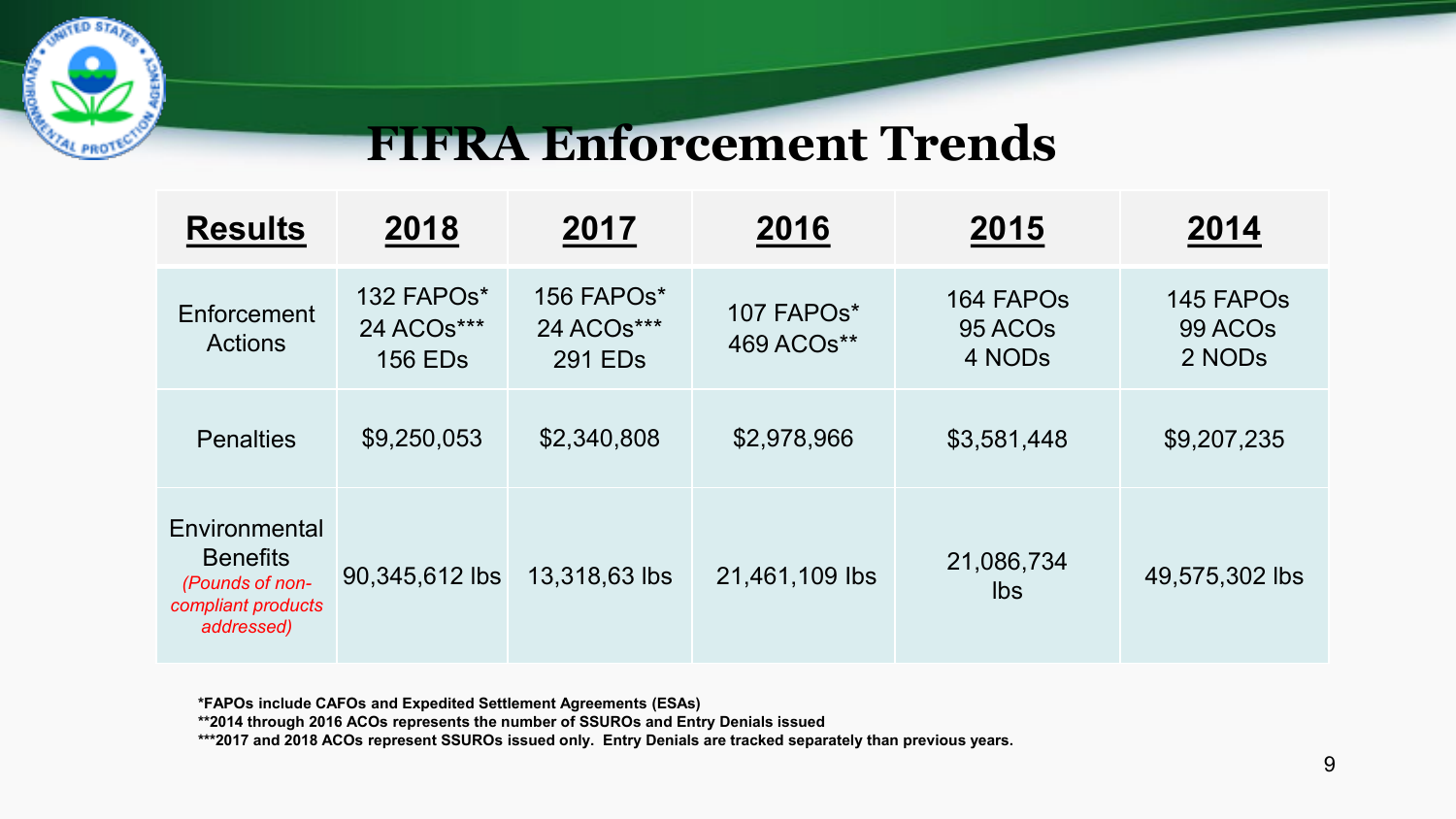

# *FY18 Key Case Highlights*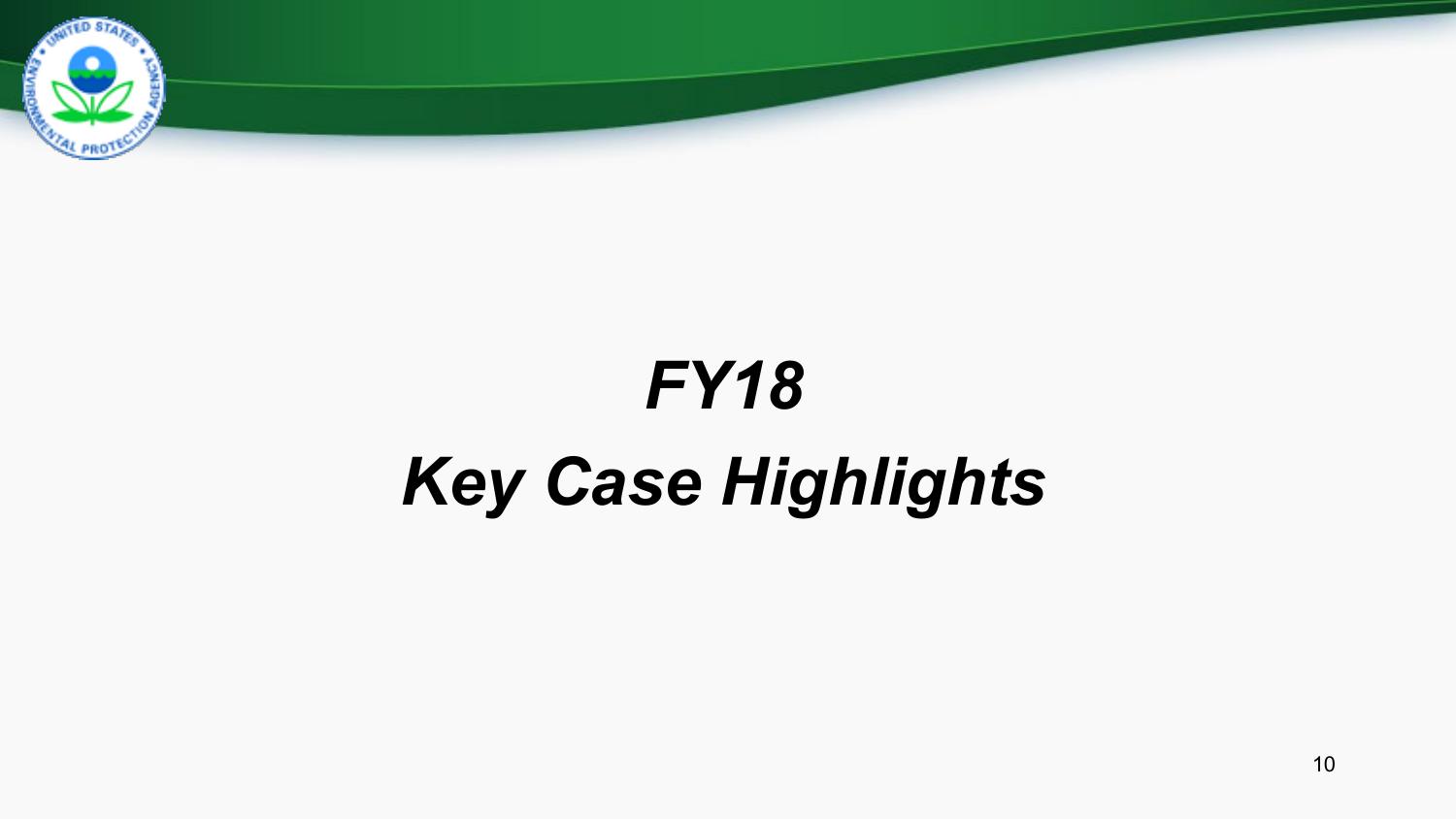

# **(R9) – Syngenta Seeds (February 2018)**

#### **Settlement Details**

- Settlement Value: \$550,000
	- \$150,000 cash penalty
	- \$400,000 in SEP
- Collaboration with
	- Headquarters
	- State/Territory Referral: **Hawaii**

#### **Violations**

- *Misuse*
	- *using a registered pesticide in manners inconsistent with its labeling*
	- *non-compliance with the Worker Protection Standard*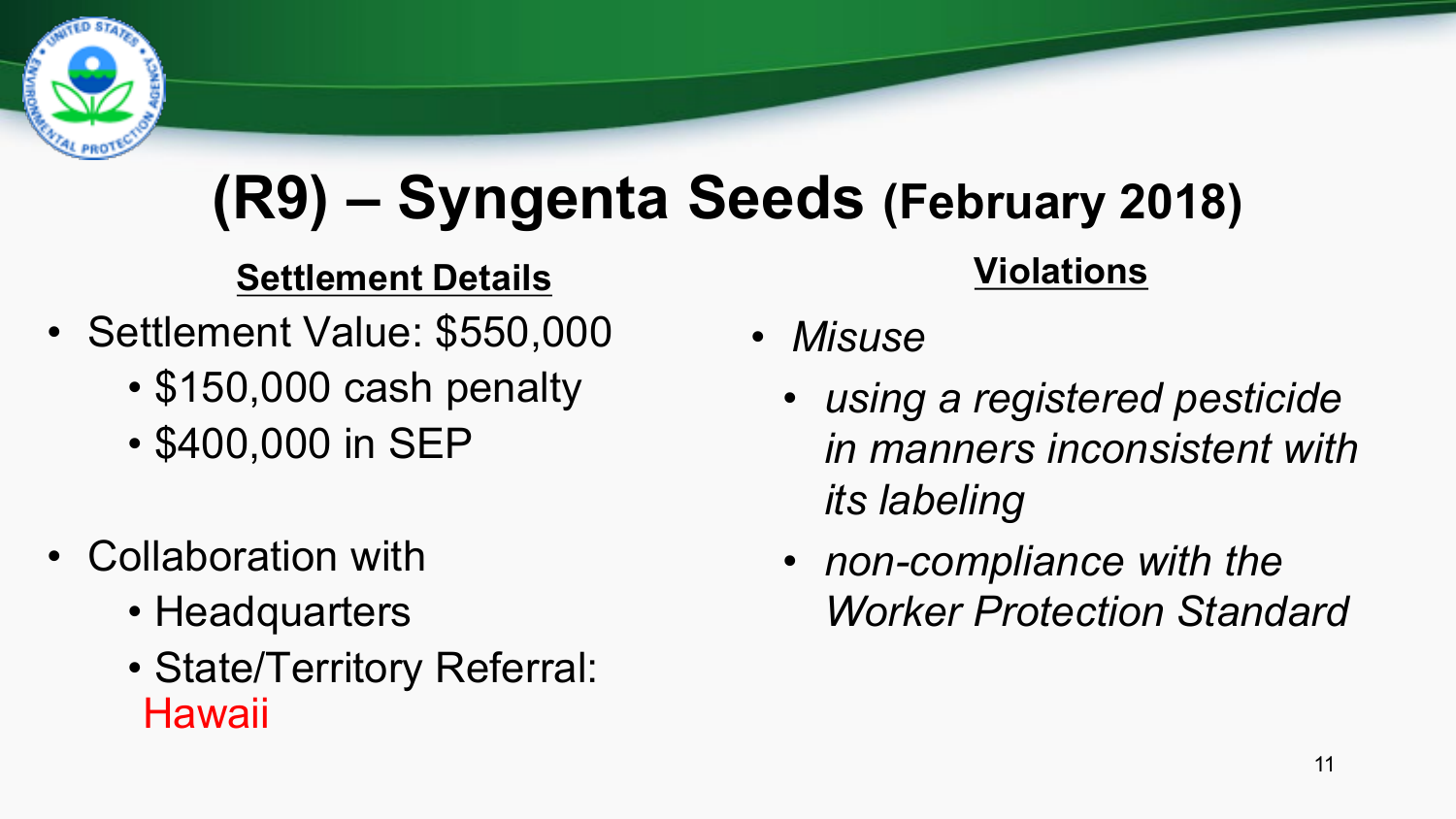# **(R10) – Amazon Services LLC (February 2018)**

#### **Settlement Details**

- Settlement Value: \$2,739,354
	- \$1,215,700 cash penalty
	- \$1,523,654 in SEP
- Collaboration with
	- Regions 4, 9, Headquarters

#### **Violations**

- *Unregistered and misbranded pesticide products*
	- *3,792 separate occasions*
	- *Six (6) foreign manufactured pesticides*
		- *3Pcs. Cockroach Cockroaches Bugs Ants Roach Kills Chalk;*
		- *Miraculous Insecticide Chalk;*
		- *HUA Highly effective Cockroach killing Bait Powder;*
		- *R.B.T.Z. Highly effective Cockroach killing Bait Powder;*
		- *Green Leaf Powder Fly Killing Bait; and*
		- *ARS Mat 12* 12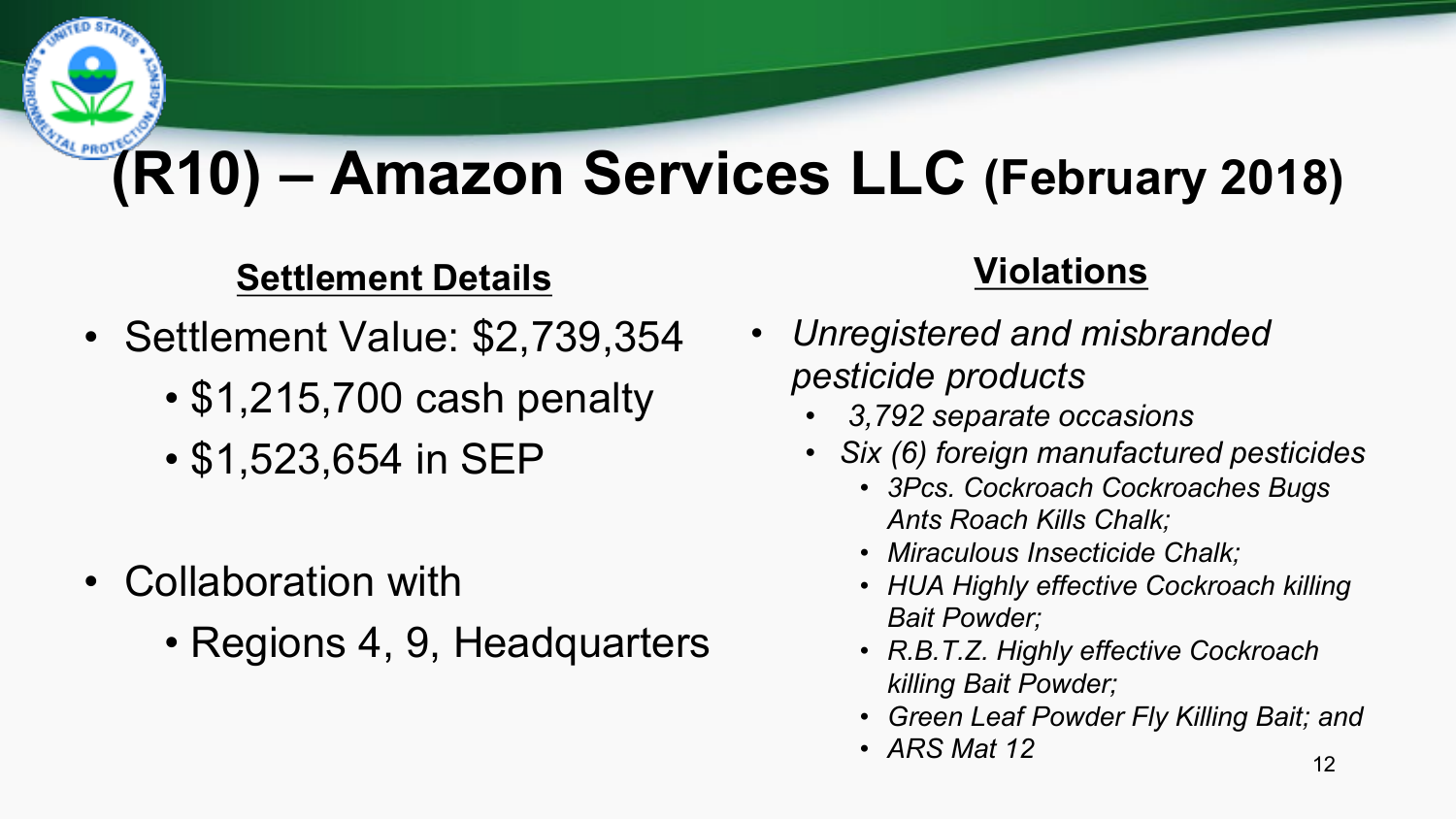

# **(R5) – Medline Industries (September 2018)**

#### **Settlement Details**

- Settlement Value: \$4,930,000
- Violations:
	- Unregistered and misbranded pesticides

#### **Summary**

- On nearly 1,300 occasions, sold and distributed **Micro-Kill** 70 to hospitals, clinics, hospice centers, and other medical care providers nationwide
- Numerous public health claims
	- *"THE SOLUTION TO ALL YOUR DISINFECTANT NEEDS"*
	- *"will kill microbes"*
	- *"… help to reduce the chance for crosscontamination and transmission of infectious microorganisms"*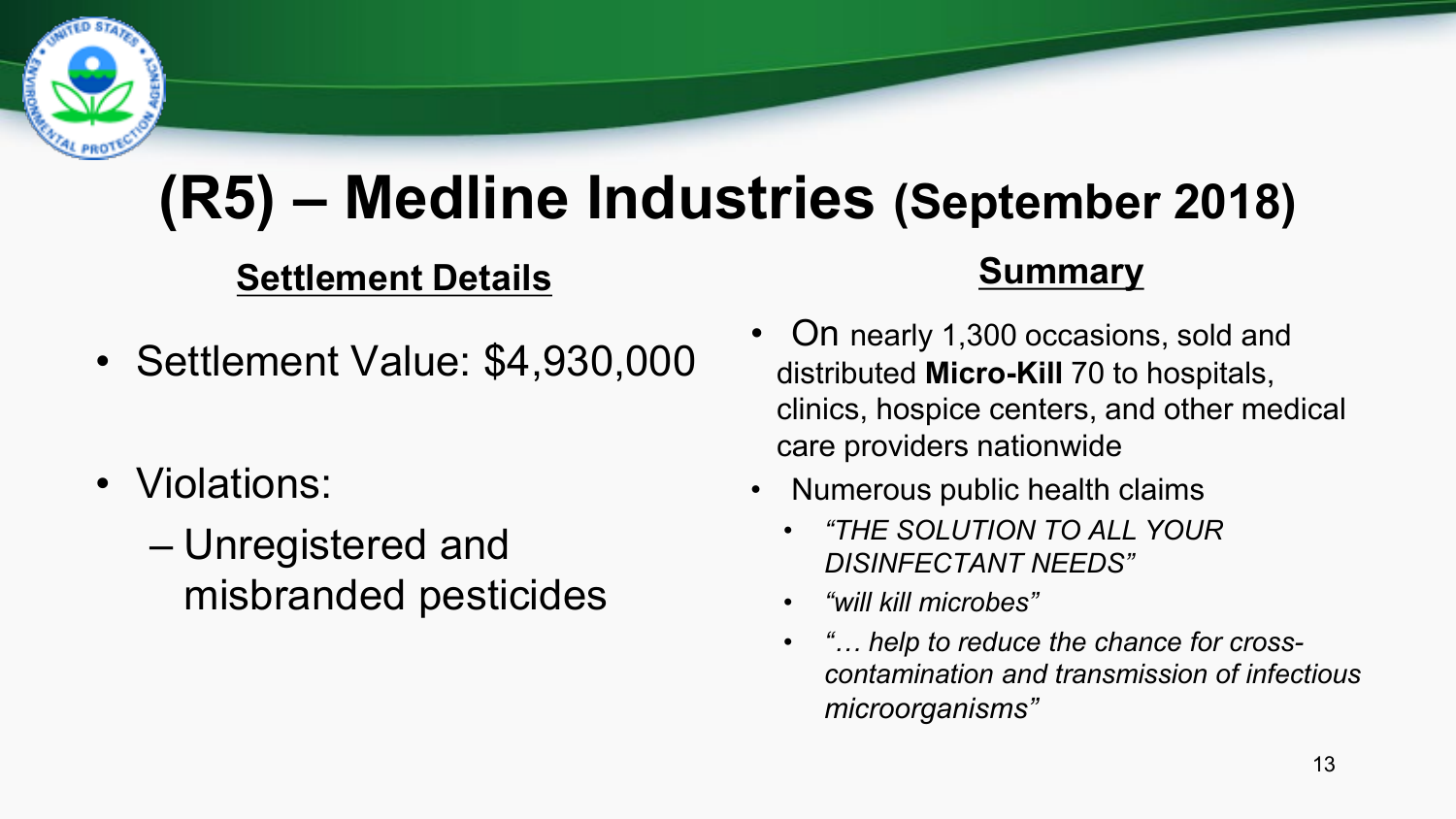

### **(R2) – Costello Exterminating, Inc et. al (September 2018)**

#### **Settlement Details**

- Settlement Value:
	- \$8,000 cash penalty
	- Substantial Injunctive Relief
- Collaboration with
	- Headquarters
	- Joint Investigation with Puerto Rico

#### **Violations**

- *Misuse of Methyl Bromide*
- *Violation of CAA Reporting Requirements for Methyl Bromide*